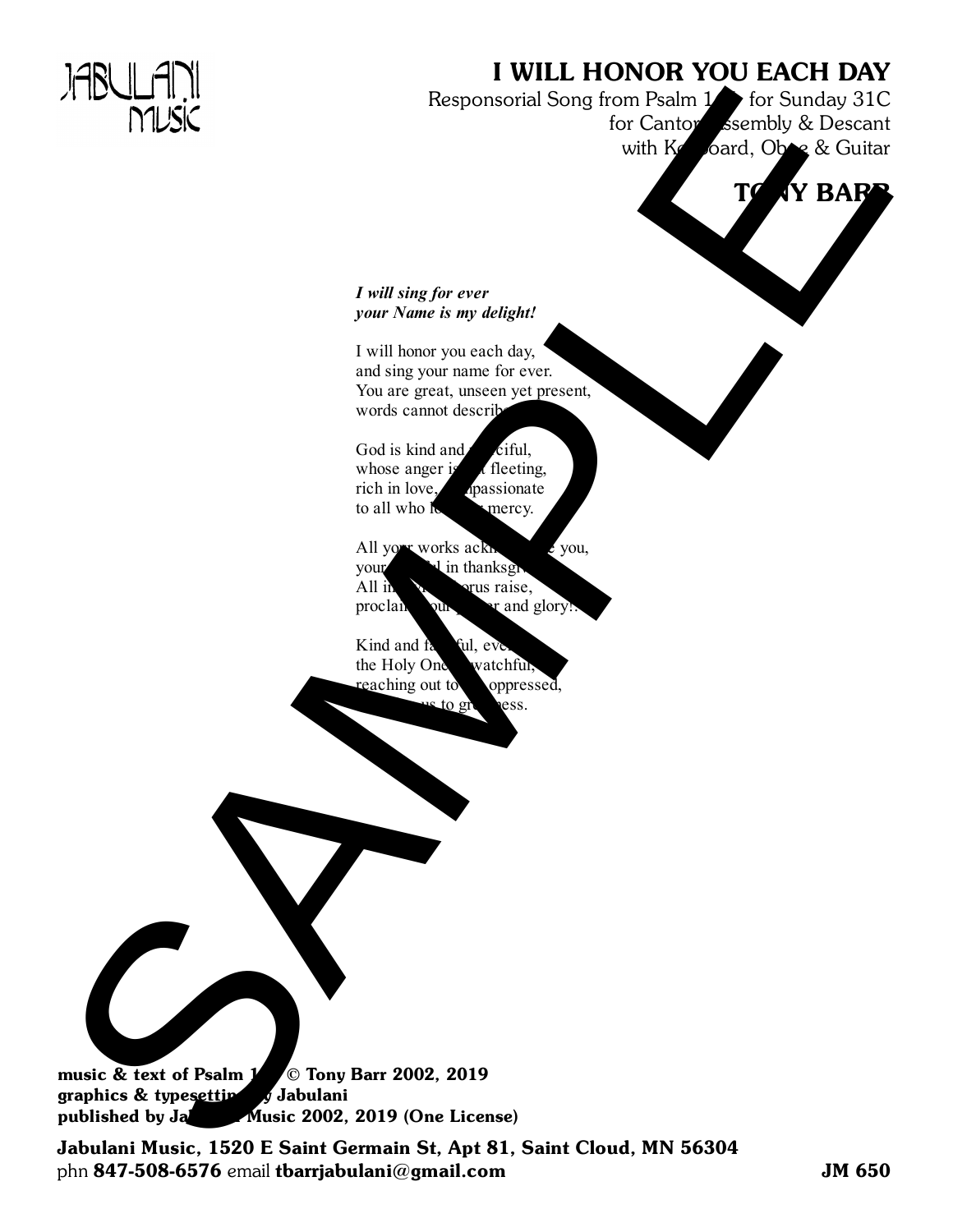

**Music & text from Psalm145 © 2002, 2019 Tony Barr. One License.** Published by Jabulani Music, 1520 E Saint Germain St, Apt 81, Saint Cloud, MN 56304 [JM 650]. All rights reserved.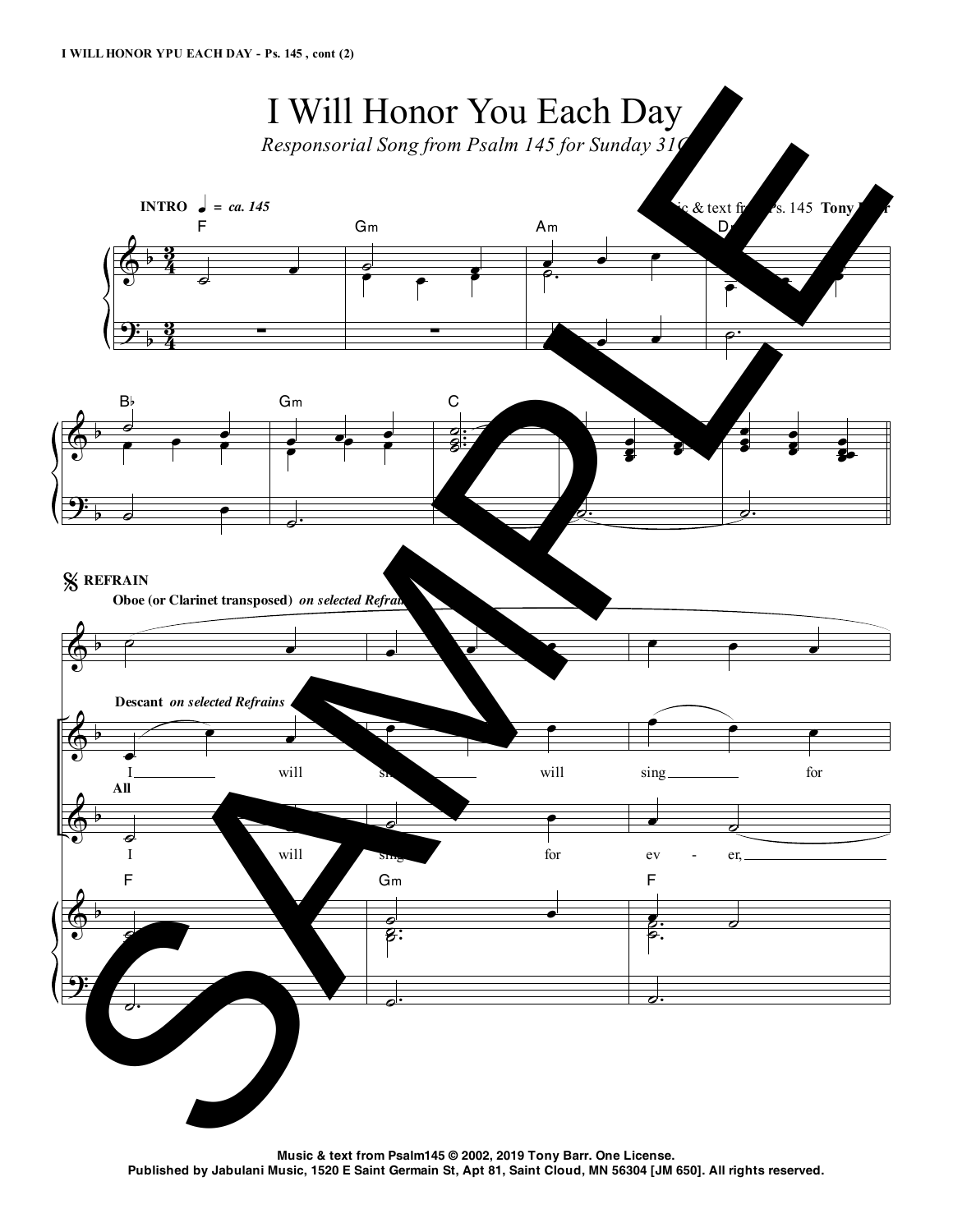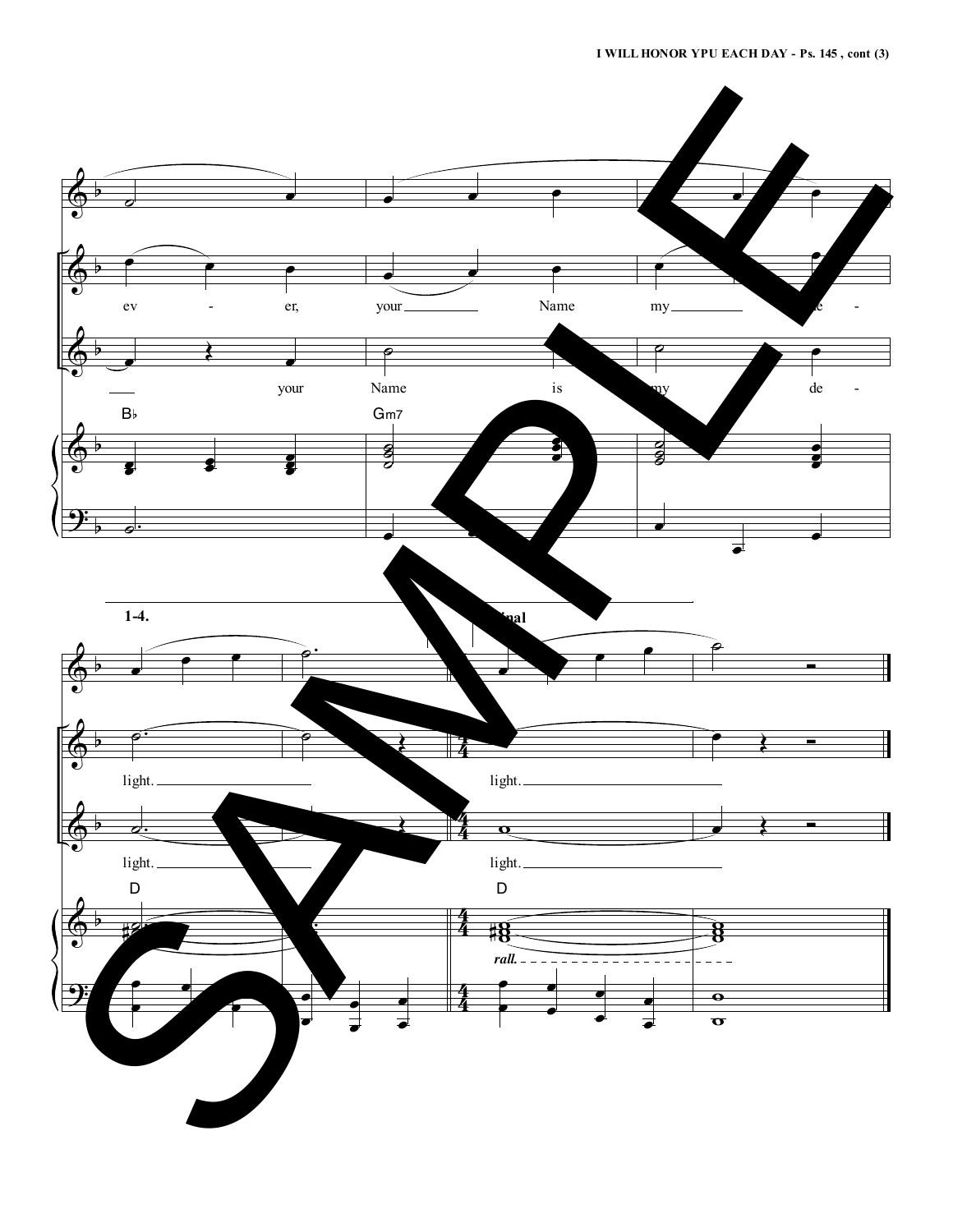